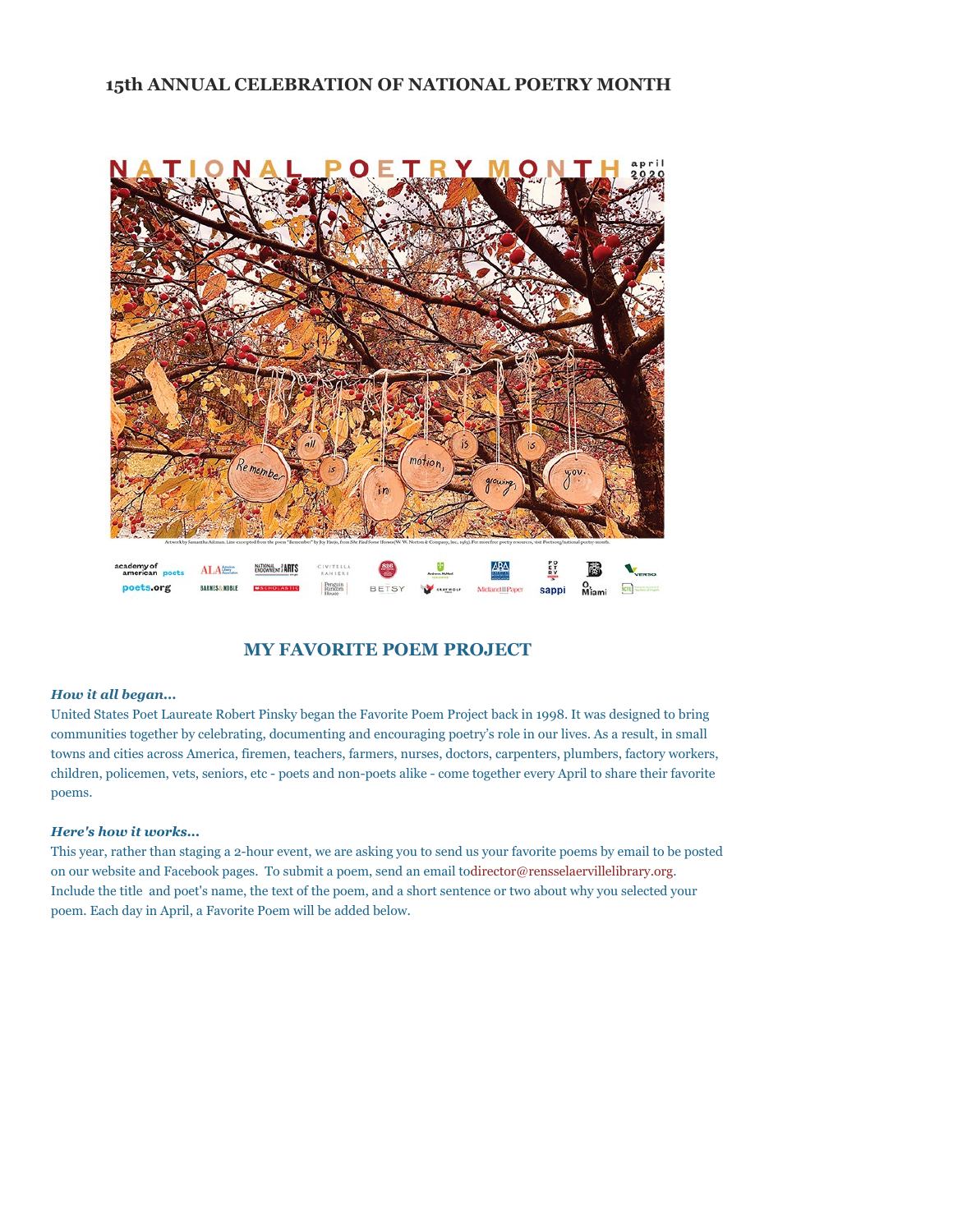### *My Favorite Poem*

*Here's an Encore Poem with our thanks to all who participated in the 2020 My Favorite Poetry Project! May memories of the times "we were very merry" sustain us through these difficult days.*

May 1, 2020 Submitted by Viviane Galloway

By Edna St. Vincent Millay *Recuerdo*

We were very tired, we were very merry-- We had gone back and forth all night on the ferry. It was bare and bright, and smelled like a stable-- But we looked into a fire, we leaned across a table, We lay on a hill-top underneath the moon; And the whistles kept blowing, and the dawn came soon.

We were very tired, we were very merry-- We had gone back and forth all night on the ferry; And you ate an apple, and I ate a pear, From a dozen of each we had bought somewhere; And the sky went wan, and the wind came cold, And the sun rose dripping, a bucketful of gold.

We were very tired, we were very merry, We had gone back and forth all night on the ferry. We hailed, "Good morrow, mother!" to a shawl-covered head, And bought a morning paper, which neither of us read; And she wept, "God bless you!" for the apples and pears, And we gave her all our money but our subway fares.

\*\*\*\*\*\*\*\*\*\*\*\*\*\*\*\*\*\*\*\*\*\*\*\*\*\*\*\*\*\*\*\*\*\*\*\*\*\*\*\*\*\*\*\*\*\*\*\*\*\*\*\*\*\*\*\*\*\*

April 30, 2020 Judy Crilley, Youth Services Coordinator's Choice

By Shel Silverstein *The Voice*

There is a voice inside of you That whispers all day long, "I feel that this is right for me, I know that *this* is wrong." No teacher, preacher, parent, friend Or wise man can decide What's right for you--just listen to The voice that speaks inside.

\*\*\*\*\*\*\*\*\*\*\*\*\*\*\*\*\*\*\*\*\*\*\*\*\*\*\*\*\*\*\*\*\*\*\*\*\*\*\*\*\*\*\*\*\*\*\*\*\*\*\*\*\*\*\*\*\*\*

April 29, 2020 Paige Persak, Page's Choice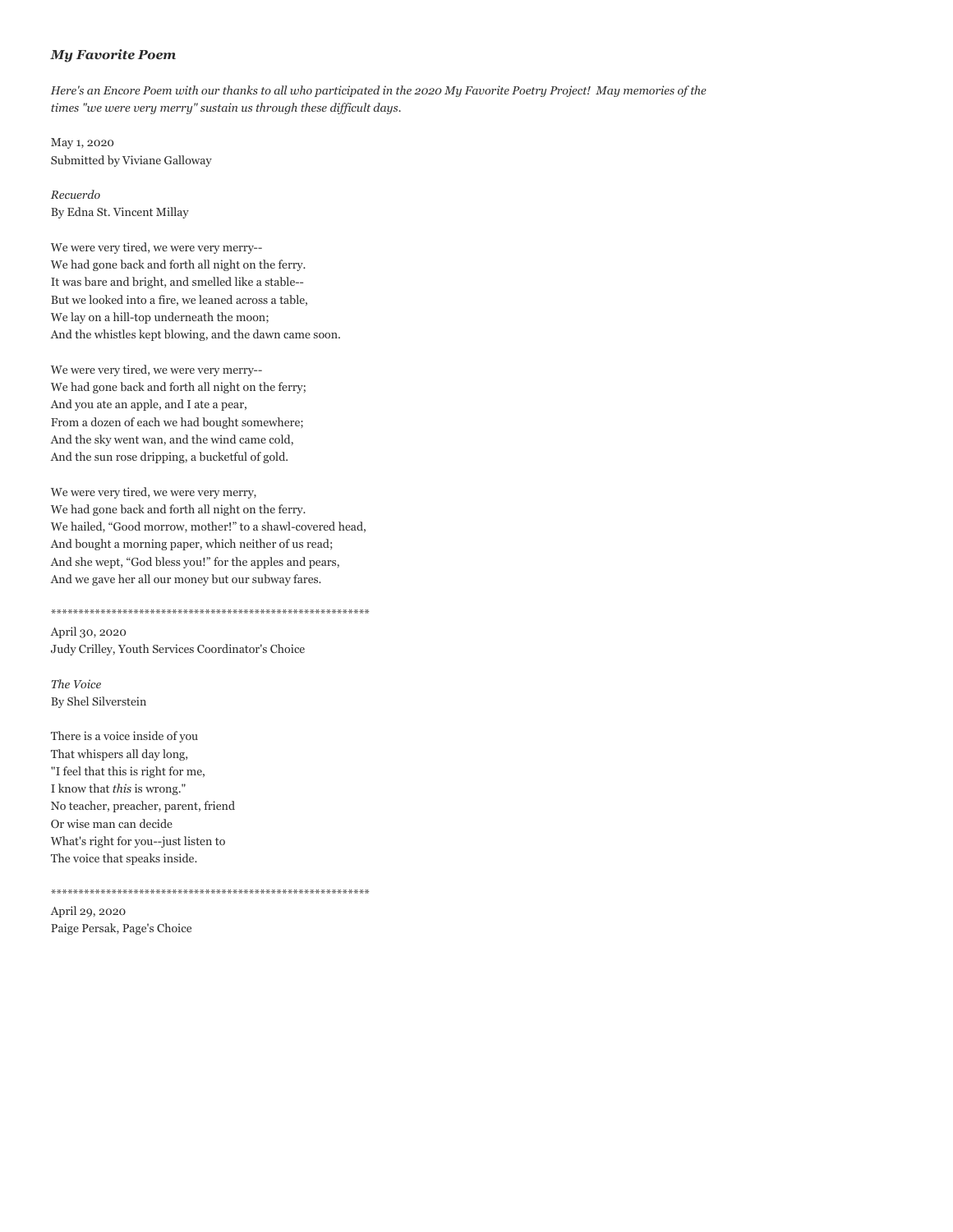By Delmore Schwartz *Calmly We Walk Through This April's Day*

Calmly we walk through this April's day, Metropolitan poetry here and there, In the park sit pauper and *rentier*, The screaming children, the motor-car Fugitive about us, running away, Between the worker and the millionaire Number provides all distances, It is Nineteen Thirty-Seven now, Many great dears are taken away, What will become of you and me (This is the school in which we learn ...) Besides the photo and the memory? (... that time is the fire in which we burn.)

(This is the school in which we learn ...) What is the self amid this blaze? What am I now that I was then Which I shall suffer and act again, The theodicy I wrote in my high school days Restored all life from infancy, The children shouting are bright as they run (This is the school in which they learn ...) Ravished entirely in their passing play! (... that time is the fire in which they burn.)

Avid its rush, that reeling blaze! Where is my father and Eleanor? Not where are they now, dead seven years, But what they were then? No more? No more? From Nineteen-Fourteen to the present day, Bert Spira and Rhoda consume, consume Not where they are now (where are they now?) But what they were then, both beautiful;

Each minute bursts in the burning room, The great globe reels in the solar fire, Spinning the trivial and unique away. (How all things flash! How all things flare!) What am I now that I was then? May memory restore again and again The smallest color of the smallest day: Time is the school in which we learn, Time is the fire in which we burn.

\*\*\*\*\*\*\*\*\*\*\*\*\*\*\*\*\*\*\*\*\*\*\*\*\*\*\*\*\*\*\*\*\*\*\*\*\*\*\*\*\*\*\*\*\*\*\*\*\*\*\*\*\*\*\*\*\*\*

April 28, 2020

Laura Potter, Library Clerk's Choice

*Mary Oliver always seems to have the words to keep me from cynicism. This poem in particular, has served a helpful reminder*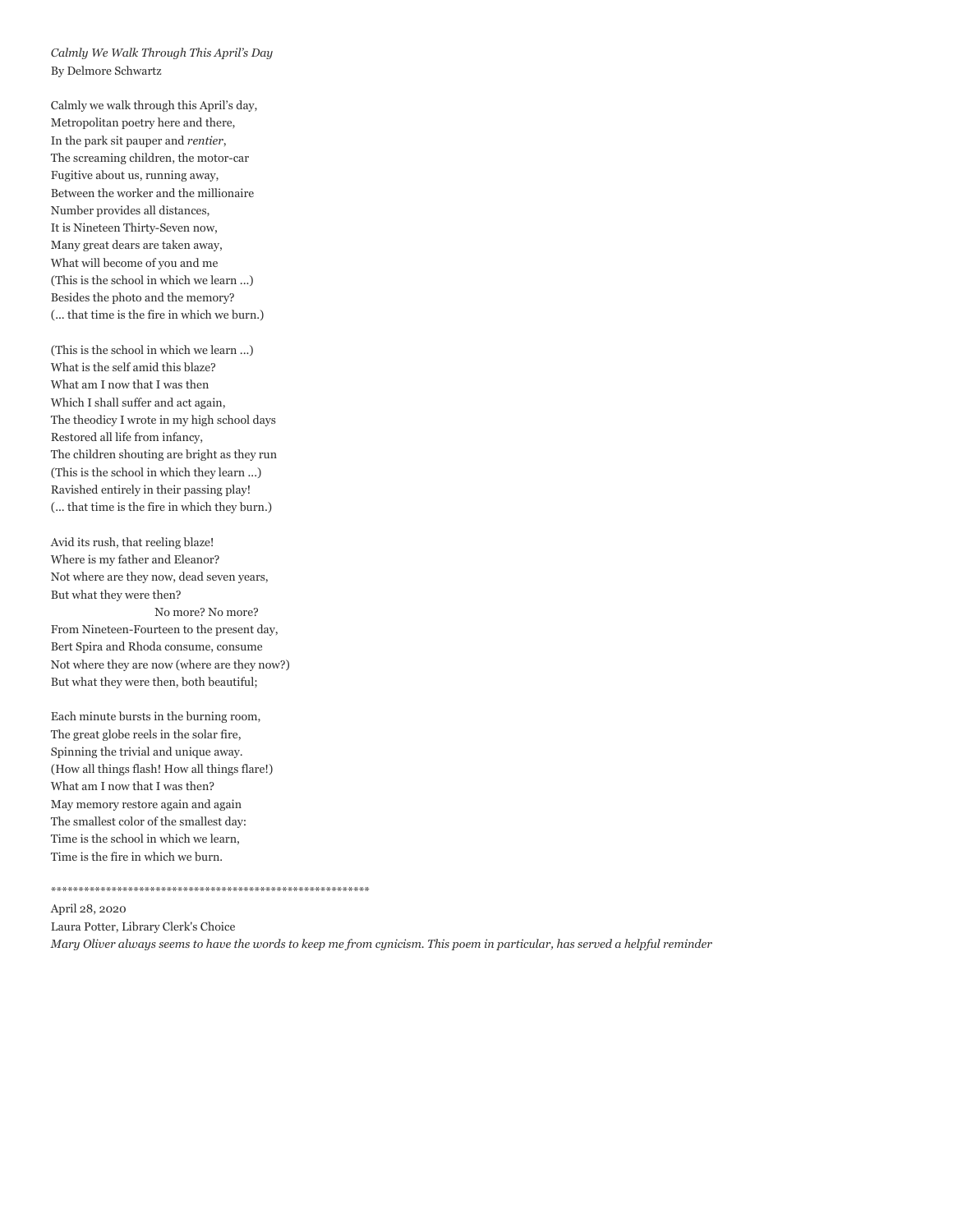*to remain open to the seen and unseen worlds around and within each of us.* 

By Mary Oliver *The World We Live In*

I have refused to live locked in the orderly house of reasons and proofs. The world I live in and believe in is wider than that. And anyway, what's wrong with *Maybe?*

You wouldn't believe what once or twice I have seen. I'll just tell you this: only if there are angels in your head will you ever, possibly, see one.

\*\*\*\*\*\*\*\*\*\*\*\*\*\*\*\*\*\*\*\*\*\*\*\*\*\*\*\*\*\*\*\*\*\*\*\*\*\*\*\*\*\*\*\*\*\*\*\*\*\*\*\*\*\*\*\*\*\*

April 27, 2020 Katie Caprio, Library Assistant's Choice *A poem with a little levity: Though it is of course hard to pick a favorite poem, I have always appreciated Ogden Nash for his lack of seriousness.*

By Ogden Nash *The Cat*

You get a wife, you get a house, Eventually you get a mouse. You get some words regarding mice, You get a kitty in a trice. By two A.M., or thereabout, The mouse is in, the cat is out. It dawns upon you, in your cot, The mouse is silent, the cat is not. Instead of Pussy, says your spouse, You should have bought another mouse.

\*\*\*\*\*\*\*\*\*\*\*\*\*\*\*\*\*\*\*\*\*\*\*\*\*\*\*\*\*\*\*\*\*\*\*\*\*\*\*\*\*\*\*\*\*\*\*\*\*\*\*\*\*\*\*\*\*\* April 26, 2020

Heidi Carle, Library Director's Choice *For Arbor Day*

By Joy Harjo *Speaking Tree*

 —Sandra Cisneros *I had a beautiful dream I was dancing with a tree.*

Some things on this earth are unspeakable: Genealogy of the broken-- A shy wind threading leaves after a massacre,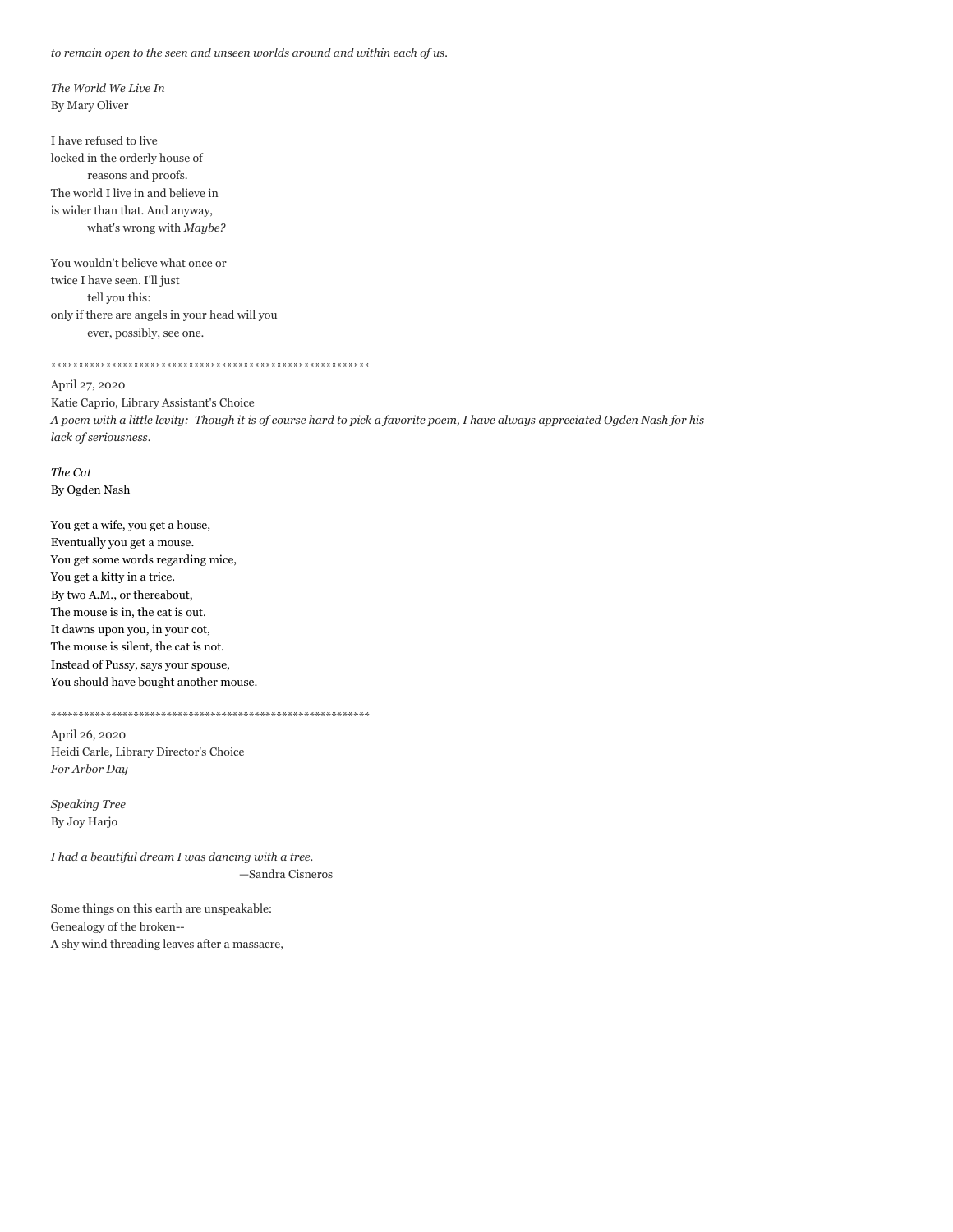Or the smell of coffee and no one there--

Some humans say trees are not sentient beings, But they do not understand poetry--

Nor can they hear the singing of trees when they are fed by Wind, or water music-- Or hear their cries of anguish when they are broken and bereft--

Now I am a woman longing to be a tree, planted in a moist, dark earth Between sunrise and sunset--

I cannot walk through all realms-- I carry a yearning I cannot bear alone in the dark--

What shall I do with all this heartache?

The deepest-rooted dream of a tree is to walk Even just a little ways, from the place next to the doorway-- To the edge of the river of life, and drink--

I have heard trees talking, long after the sun has gone down:

Imagine what would it be like to dance close together In this land of water and knowledge. . .

To drink deep what is undrinkable.

\*\*\*\*\*\*\*\*\*\*\*\*\*\*\*\*\*\*\*\*\*\*\*\*\*\*\*\*\*\*\*\*\*\*\*\*\*\*\*\*\*\*\*\*\*\*\*\*\*\*\*\*\*\*\*\*\*\*

\*\*\*\*\*\*\*\*\*\*\*\*\*\*\*\*\*\*\*\*\*\*\*\*\*\*\*\*\*\*\*\*\*\*\*\*\*\*\*\*\*\*\*\*\*\*\*\*\*\*\*\*\*\*\*\*\*

April 24, 2020 Submitted by Sharyn Smith *Written April 23,2020; thinking of individual isolation in this time of pandemic.*

by Sharyn Smith *Perceptions of Interior Space*

Confined within a cramped interior space Longing to get out and see the world Explore, travel, find a different place

Walls are closing in No place to go, staying home Dreaming of a different life and not alone

April 23, 2020 Submitted by Tom Corrado

*I got cranked up - yet, again, - over Walt Whitman after reading a review of a new book about Whitman titled "What Is the Grass: Walt Whitman in My Life" by the poet, Mark Doty, who begins by saying that he's "always felt haunted by Walt Whitman's bold, perennially new American voice, and by his equally radical claims about body and soul and what it means to be a self." There's just so much to Whitman - and most of it is wonderful! For the Favorite Poem Project, I thought I'd excerpt "Sun-*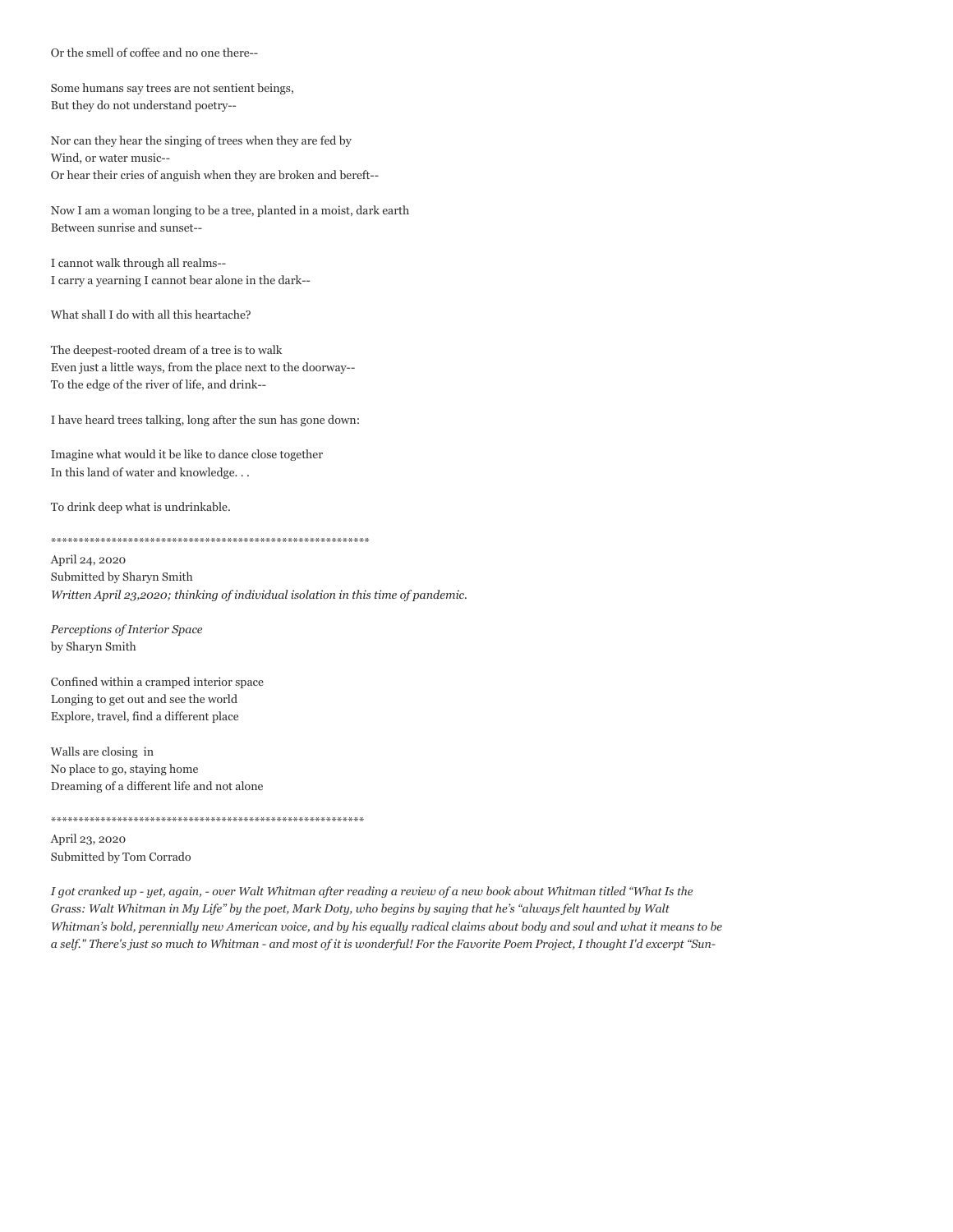*Down Poem" better known as "Crossing Brooklyn Ferry," which is regarded by many as one the greatest poems ever written in English. Among other things, it speaks to our shared humanity:*

*Crossing Brooklyn Ferry* (excerpt) By Walt Whitman

I am with you, you men and women of a generation, or ever so many generations hence, Just as you feel when you look on the river and sky, so I felt, Just as any of you is one of a living crowd, I was one of a crowd, Just as you are refresh'd by the gladness of the river and the bright flow, I was refresh'd, Just as you stand and lean on the rail, yet hurry with the swift current, I stood yet was hurried, Just as you look on the numberless masts of ships and the thick-stemm'd pipes of steamboats, I look'd . . .

\*\*\*\*\*\*\*\*\*\*\*\*\*\*\*\*\*\*\*\*\*\*\*\*\*\*\*\*\*\*\*\*\*\*\*\*\*\*\*\*\*\*\*\*\*\*\*\*\*\*\*\*\*\*\*\*\*\*\*

April 22, 2020 Director's Choice *For Earth Day*

By Jane Hirshfield *On the Fifth Day*

On the fifth day the scientists who studied the rivers were forbidden to speak or to study the rivers.

The scientists who studied the air were told not to speak of the air, and the ones who worked for the farmers were silenced, and the ones who worked for the bees.

Someone, from deep in the Badlands, began posting facts.

The facts were told not to speak and were taken away. The facts, surprised to be taken, were silent.

Now it was only the rivers that spoke of the rivers, and only the wind that spoke of its bees,

while the unpausing factual buds of the fruit trees continued to move toward their fruit.

The silence spoke loudly of silence, and the rivers kept speaking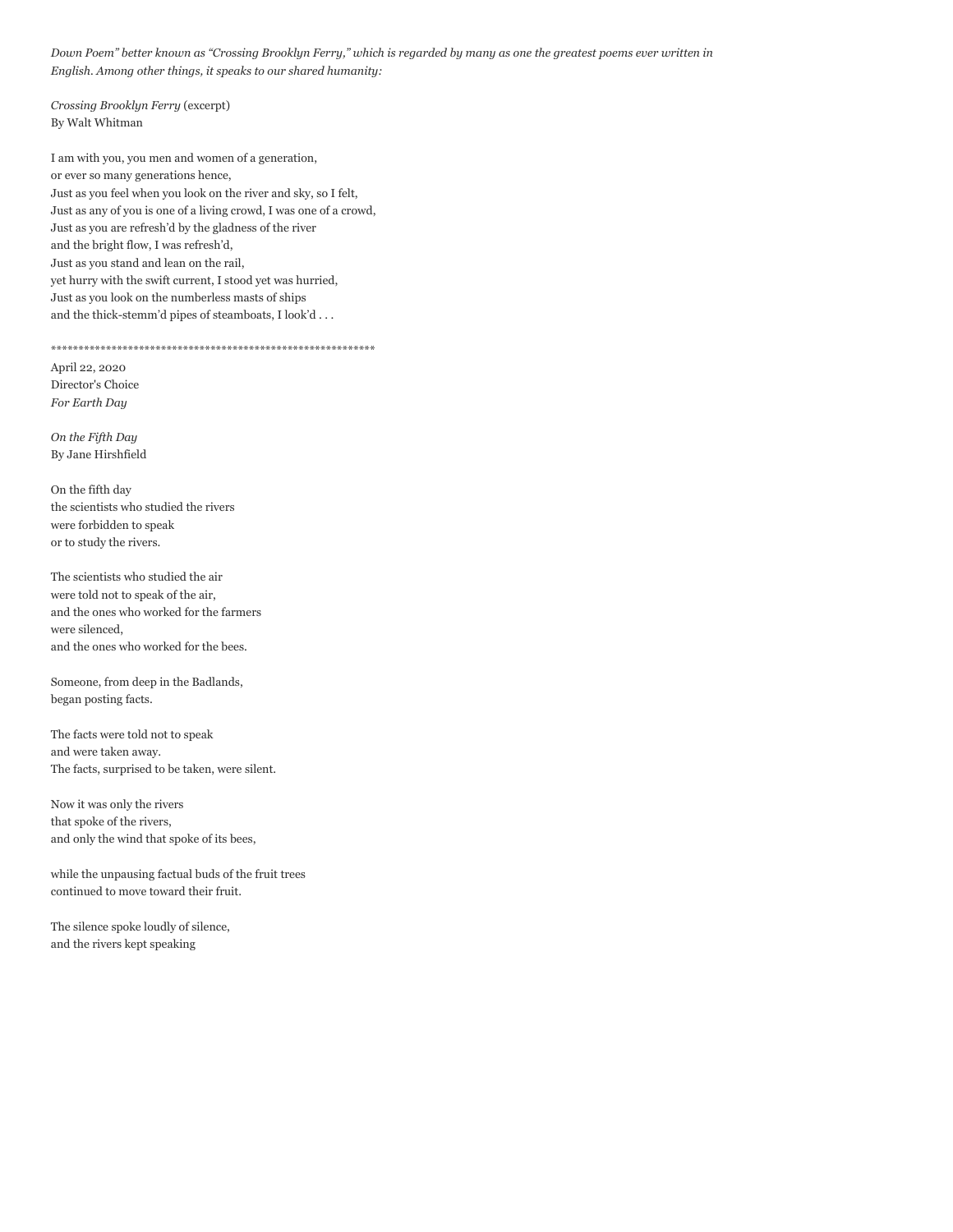#### of rivers, of boulders and air.

Bound to gravity, earless and tongueless, the untested rivers kept speaking.

Bus drivers, shelf stockers, code writers, machinists, accountants, lab techs, cellists kept speaking.

They spoke, the fifth day, of silence.

—2017

\*\*\*\*\*\*\*\*\*\*\*\*\*\*\*\*\*\*\*\*\*\*\*\*\*\*\*\*\*\*\*\*\*\*\*\*\*\*\*\*\*\*\*\*\*\*\*\*\*\*\*\*\*\*\*\*\*\*

April 21, 2020 Submitted by Carole Fults *I wrote this poem/story about my Mom and I'm submitting it in honor of her and of the dandelions blooming freshly in the yard.*

By Carole Fults *Old Dell's Dandelion Wine*

The neighbor lady came to Dell's door on summer's hottest day. Old Dell greeted her -  *Come on inside and cool off.*

He led her to the cellar showed her the barrel of Dandelion Wine gave her a glass of the coldest, sweetest tasting thing she'd ever had on her tongue,

and as they sat in the parlor and talked – Old Dell, his wife, and this neighbor lady –

that cold stuff in the cellar kept calling them until, unable to stand without staggering, the neighbor lady said she had to get home, her husband would be expecting dinner.

Old Dell offered to drive her the half mile but she declined saying she needed the air.

Sixty years later when she no longer required Dandelion Wine to stagger she recalled that far gone day when, wobbling home across the across the pasture she laughed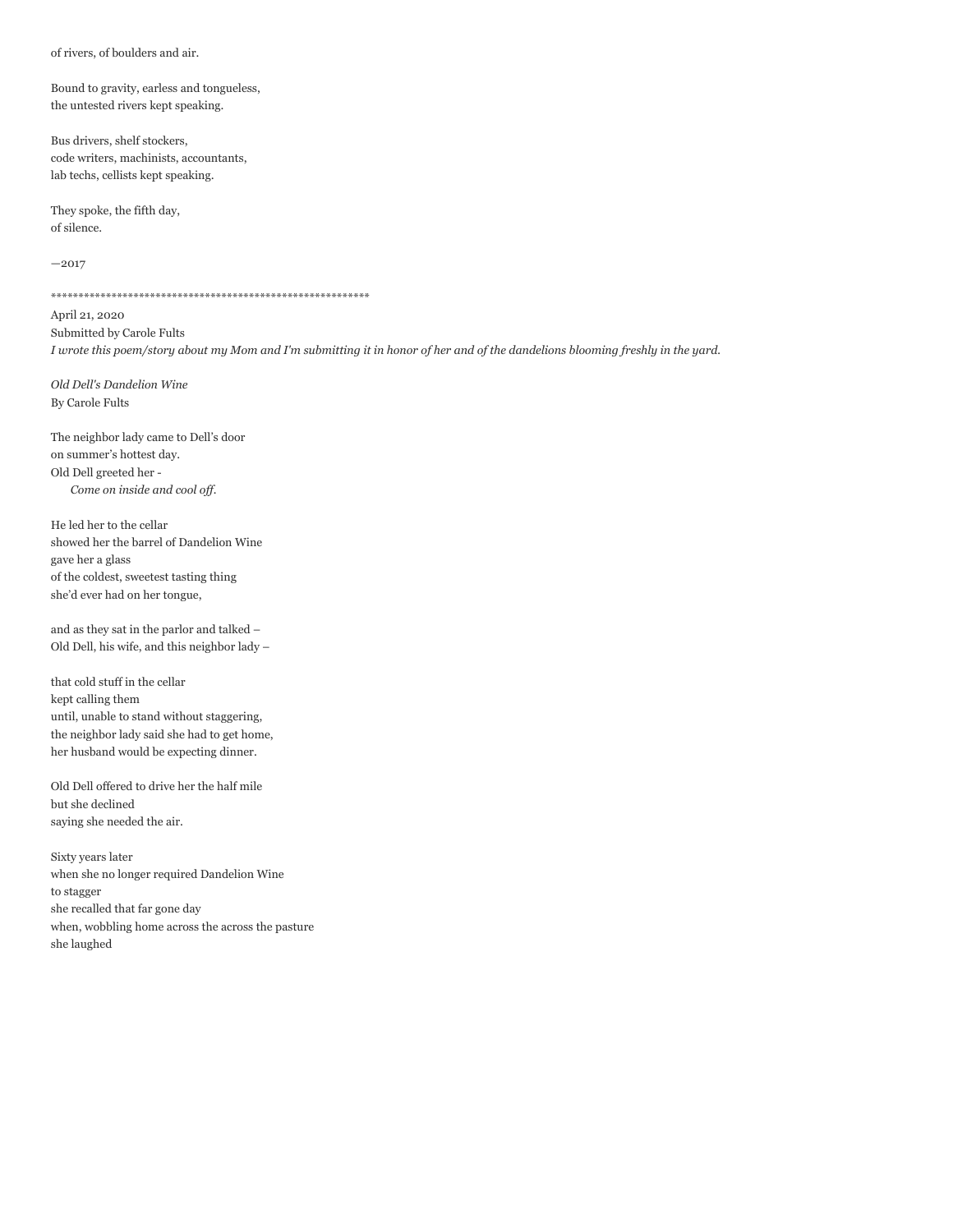and stopped to pick Dandelions.

\*\*\*\*\*\*\*\*\*\*\*\*\*\*\*\*\*\*\*\*\*\*\*\*\*\*\*\*\*\*\*\*\*\*\*\*\*\*\*\*\*\*\*\*\*\*\*\*\*\*\*\*\*\*\*\*\*\*

April 20, 2020

Submitted by Heather Kamin

*The nights in the Helderberg hills are filled with the conversations of owls. I love this poem because of the owls, and also because it is such an effective reflection on the power of words. In this unusual April, when we must be solitary, poetry is bringing me the range of human experience.*

By Richard Wilbur *A Barred Owl*

The warping night air having brought the boom Of an owl's voice into her darkened room, We tell the wakened child that all she heard Was an odd question from a forest bird, Asking of us, if rightly listened to, "Who cooks for you?" and then "Who cooks for you?"

Words, which can make our terrors bravely clear, Can also thus domesticate a fear, And send a small child back to sleep at night Not listening for the sound of stealthy flight Or dreaming of some small thing in a claw Borne up to some dark branch and eaten raw.

\*\*\*\*\*\*\*\*\*\*\*\*\*\*\*\*\*\*\*\*\*\*\*\*\*\*\*\*\*\*\*\*\*\*\*\*\*\*\*\*\*\*\*\*\*\*\*\*\*\*\*\*\*\*\*\*\*\*

April 19, 2020 Submitted by Marilyn McCabe *I just encountered this poem, sent by a friend. It seems poignantly relevant in these precarious times.*

By Ellen Bass *If You Knew*

What if you knew you'd be the last to touch someone? If you were taking tickets, for example, at the theater, tearing them, giving back the ragged stubs, you might take care to touch that palm, brush your fingertips along the life line's crease.

When a man pulls his wheeled suitcase too slowly through the airport, when the car in front of me doesn't signal, when the clerk at the pharmacy won't say Thank you, I don't remember they're going to die.

A friend told me she'd been with her aunt.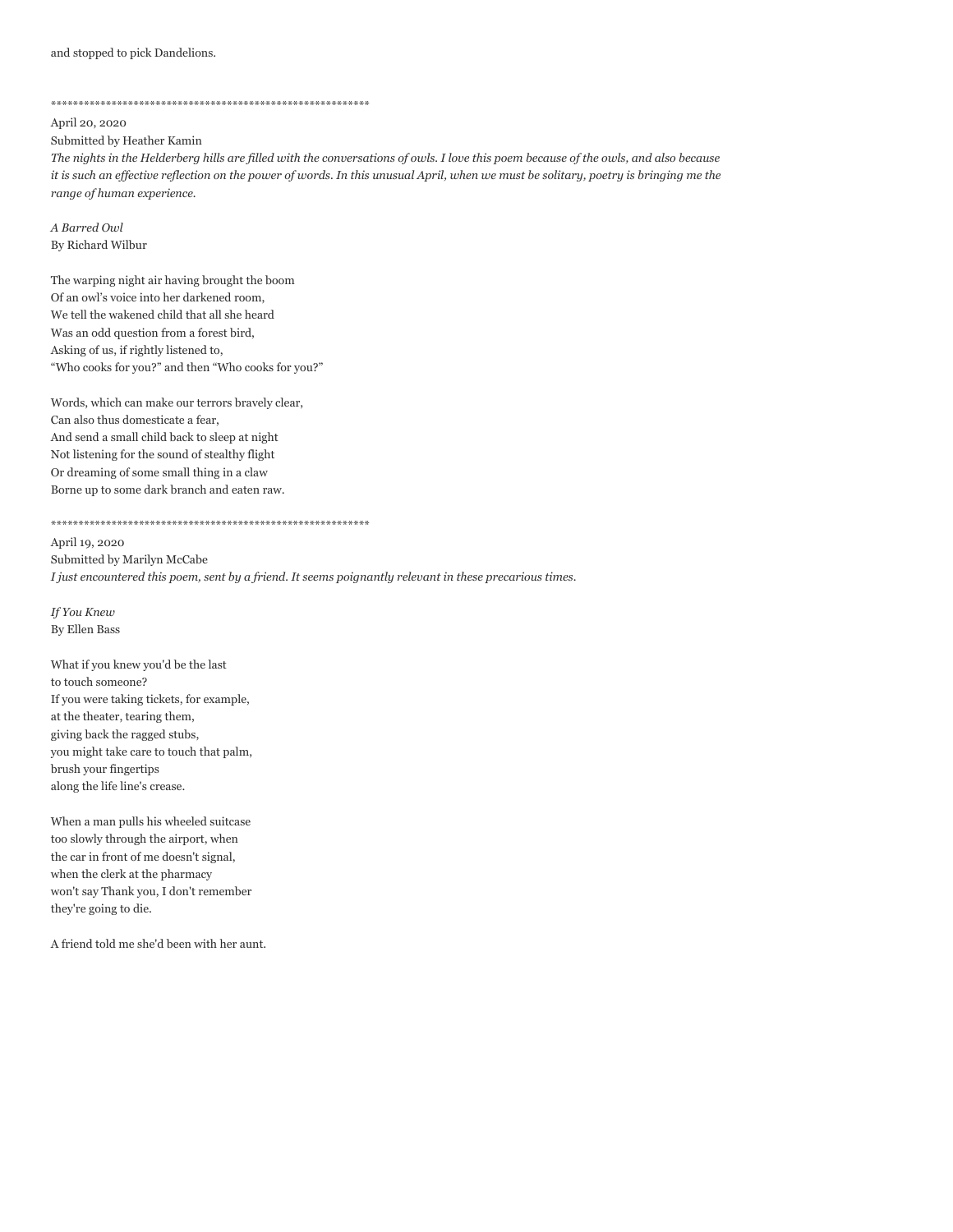They'd just had lunch and the waiter, a young gay man with plum black eyes, joked as he served the coffee, kissed her aunt's powdered cheek when they left. Then they walked half a block and her aunt dropped dead on the sidewalk.

How close does the dragon's spume have to come? How wide does the crack in heaven have to split? What would people look like if we could see them as they are, soaked in honey, stung and swollen, reckless, pinned against time?

\*\*\*\*\*\*\*\*\*\*\*\*\*\*\*\*\*\*\*\*\*\*\*\*\*\*\*\*\*\*\*\*\*\*\*\*\*\*\*\*\*\*\*\*\*\*\*\*\*\*\*\*\*\*\*\*\*\*

April 18, 2020 Submitted by Jonathan Lloyd

*Mr. Belitt taught at Bennington College for 50 years, and was a poet of great lyric density.*

by Ben Belitt *The Orange Tree*

To be intact and unseen, like the orange's scent in the orange tree:

a pod of aroma on the orange's ogive of green or a phosphorous voice in the storm of the forge and the hammer:

to climb up a ladder of leaven and salt, and work in the lump of the mass, upward and down in the volatile oils of a wilderness heaven:

to sleep, like the karat, in the void of the jeweler's glass, yet strike with the weight of the diamond- perhaps that is to live in the spirit.

So the orange tree waits on its stump as the wood of its armature multiplies: first, the branch, then the twig in the thicket of leafage, then the sunburst of white in the leaves, the odor's epiphany.

All burns with a mineral heat, all hones an invisible edge on the noonday, while the orange's scent speaks from the tree in the tree to declare what the holocaust meant: *to be minimal,*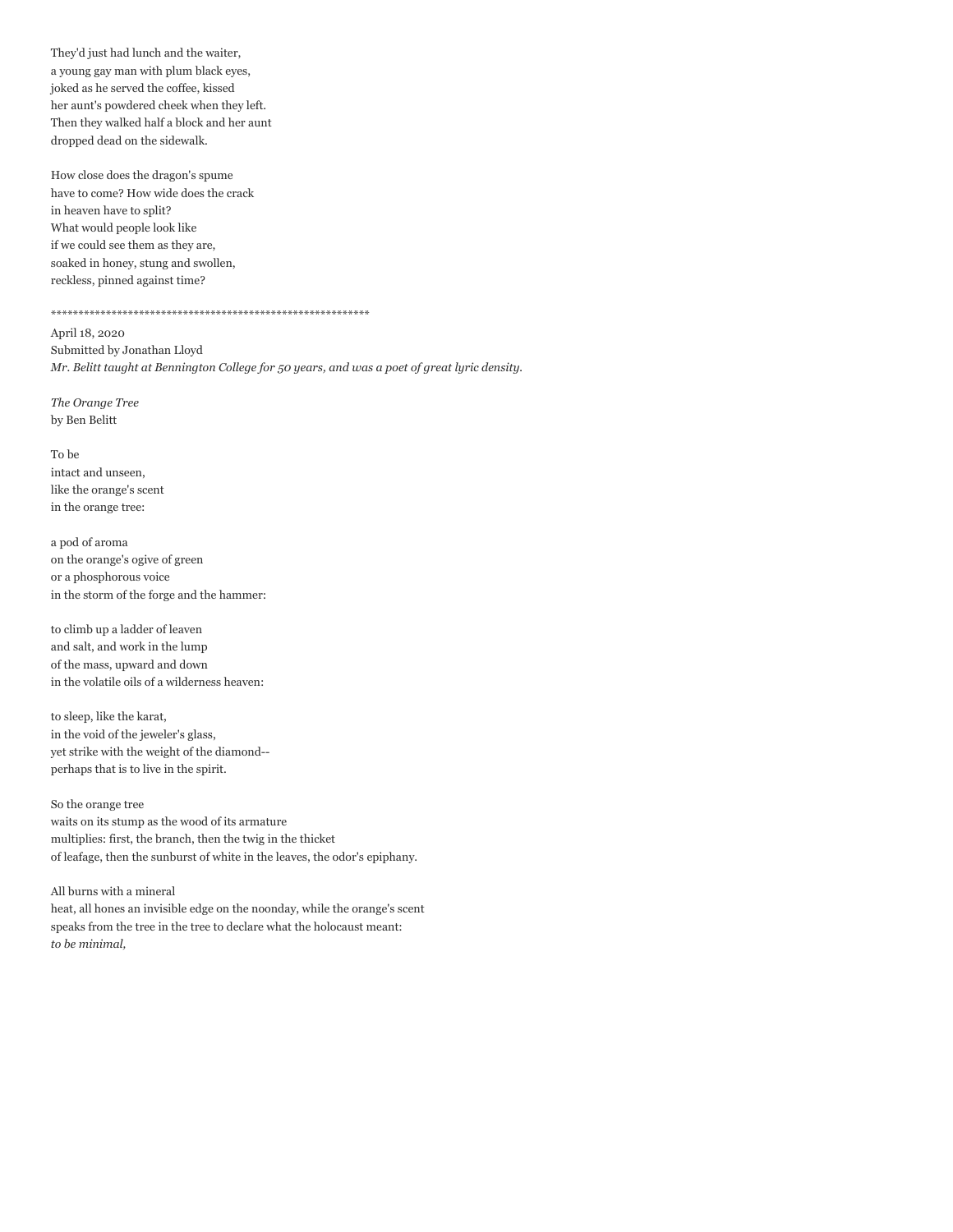minimal: to diminish excess, to pare it as a child pares an orange, moving the knife through the peel in a spiral's unbroken descent, till only the orange's sweat, a bead of acidulous essence, divides the rind from the steel:

perhaps that is to live in the spirit.

\*\*\*\*\*\*\*\*\*\*\*\*\*\*\*\*\*\*\*\*\*\*\*\*\*\*\*\*\*\*\*\*\*\*\*\*\*\*\*\*\*\*\*\*\*\*\*\*\*\*\*\*\*\*\*\*\*\*

April 17, 2020 Submitted by Edie Abrams *I wouldn't say this poem is my favorite or even one of my favorites. I can't choose from among my loves.*

*However, like many poems written over many years that describe TRUTH*

*This poem, this poet cuts to the bone to describe then and now.*

By Lucille Clifton *my dream about time*

a woman unlike myself is running down the long hall of a lifeless house with too many windows which open on a world she has no language for, running and running until she reaches at last the one and only door which she pulls open to find each wall is faced with clocks and as she watches all of the clocks strike NO

\*\*\*\*\*\*\*\*\*\*\*\*\*\*\*\*\*\*\*\*\*\*\*\*\*\*\*\*\*\*\*\*\*\*\*\*\*\*\*\*\*\*\*\*\*\*\*\*\*\*\*\*\*\*\*\*\*\* April 16, 2020 Submitted by Mike Burke *I chose a poem by one of my favorites, David Budbill. His poems are simple, direct and heavy with meaning. The Woodcutter Changes His Mind delivers a message of a change of perspective, approach and attitude as the decades fly by.*

by David Budbill *The Woodcutter Changes His Mind* 

When I was young, I cut the bigger, older trees for firewood, the ones with heart rot, dead and broken branches, the crippled and deformed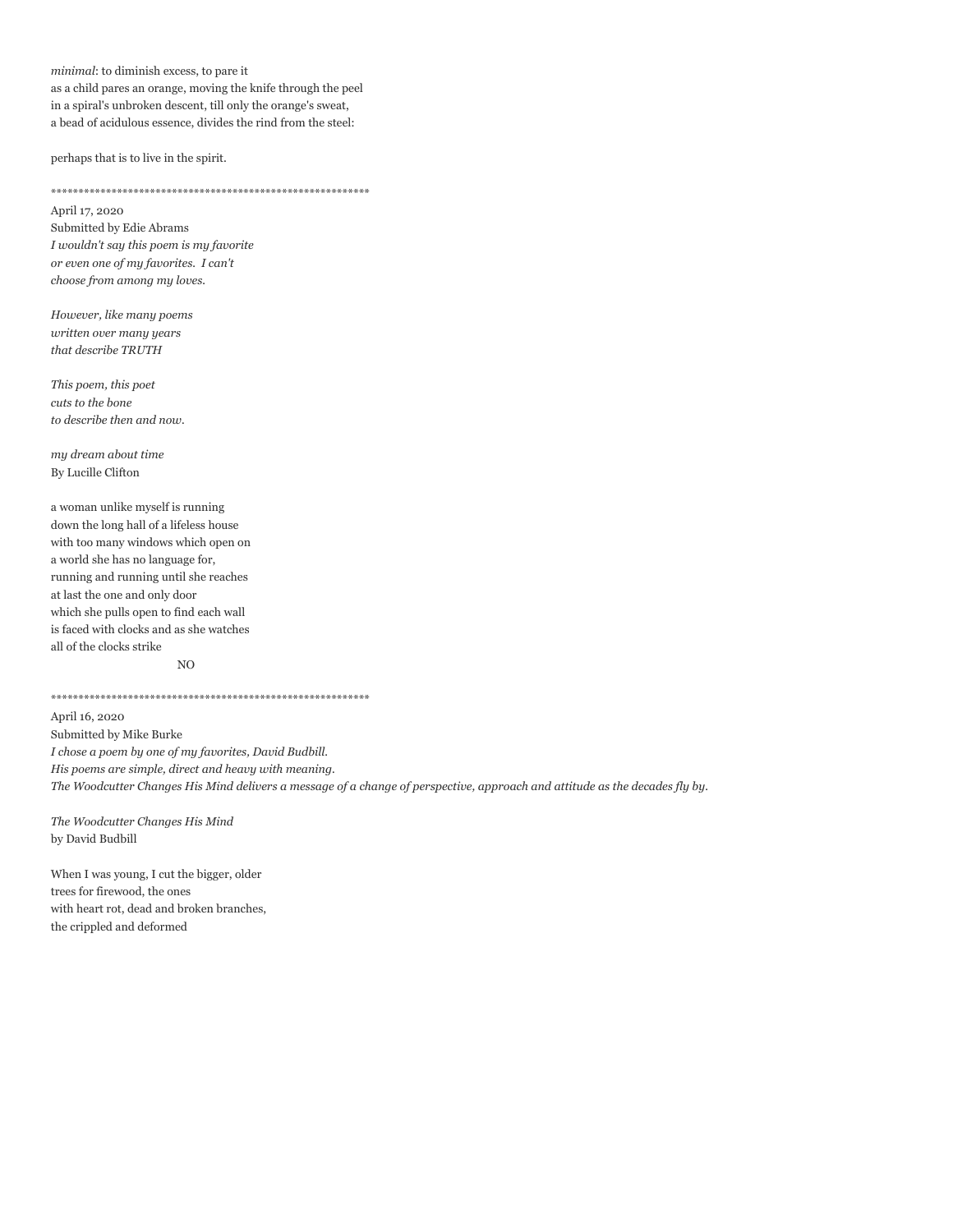ones, because, I reasoned, they were going to fall soon anyway, and therefore, I should give the younger trees more light and room to grow.

Now I'm older and I cut the younger, strong and sturdy solid and beautiful trees, and I let the older ones have a few more years

of light and water and leaf in the forest they have known so long. Soon enough they will be prostrate on the ground.

\*\*\*\*\*\*\*\*\*\*\*\*\*\*\*\*\*\*\*\*\*\*\*\*\*\*\*\*\*\*\*\*\*\*\*\*\*\*\*\*\*\*\*\*\*\*\*\*\*\*\*\*\*\*\*\*\*\*

April 15, 2020 Submitted by Howard J. Kogan *This poem is one of my favorites by Hardy for the heart and musical tone.* 

By Thomas Hardy *At the Railway Station, Upway*

"There is not much that I can do, For I've no money that's quite my own!" Spoke up the pitying child-- A little boy with a violin At the station before the train came in,-- "But I can play my fiddle to you, And a nice one 'tis, and good in tone!"

The man in the handcuffs smiled; The constable looked, and he smiled, too, As the fiddle began to twang; And the man in the handcuffs suddenly sang Uproariously: "This life so free Is the thing for me!" And the constable smiled, and said no word, As if unconscious of what he heard; And so they went on till the train came in -- The convict, and boy with the violin.

\*\*\*\*\*\*\*\*\*\*\*\*\*\*\*\*\*\*\*\*\*\*\*\*\*\*\*\*\*\*\*\*\*\*\*\*\*\*\*\*\*\*\*\*\*\*\*\*\*\*\*\*\*\*\*\*\*\*

April 14, 2020

Submitted by Kathleen Rzant

*WH Auden's "Musée des Beaux Arts," because I was there and the tour guide taught us so much about this painting and how to see it. Soon after I came home, I happened upon this poem, accidentally and for the first time.*

By W. H. Auden *Musée des Beaux Arts*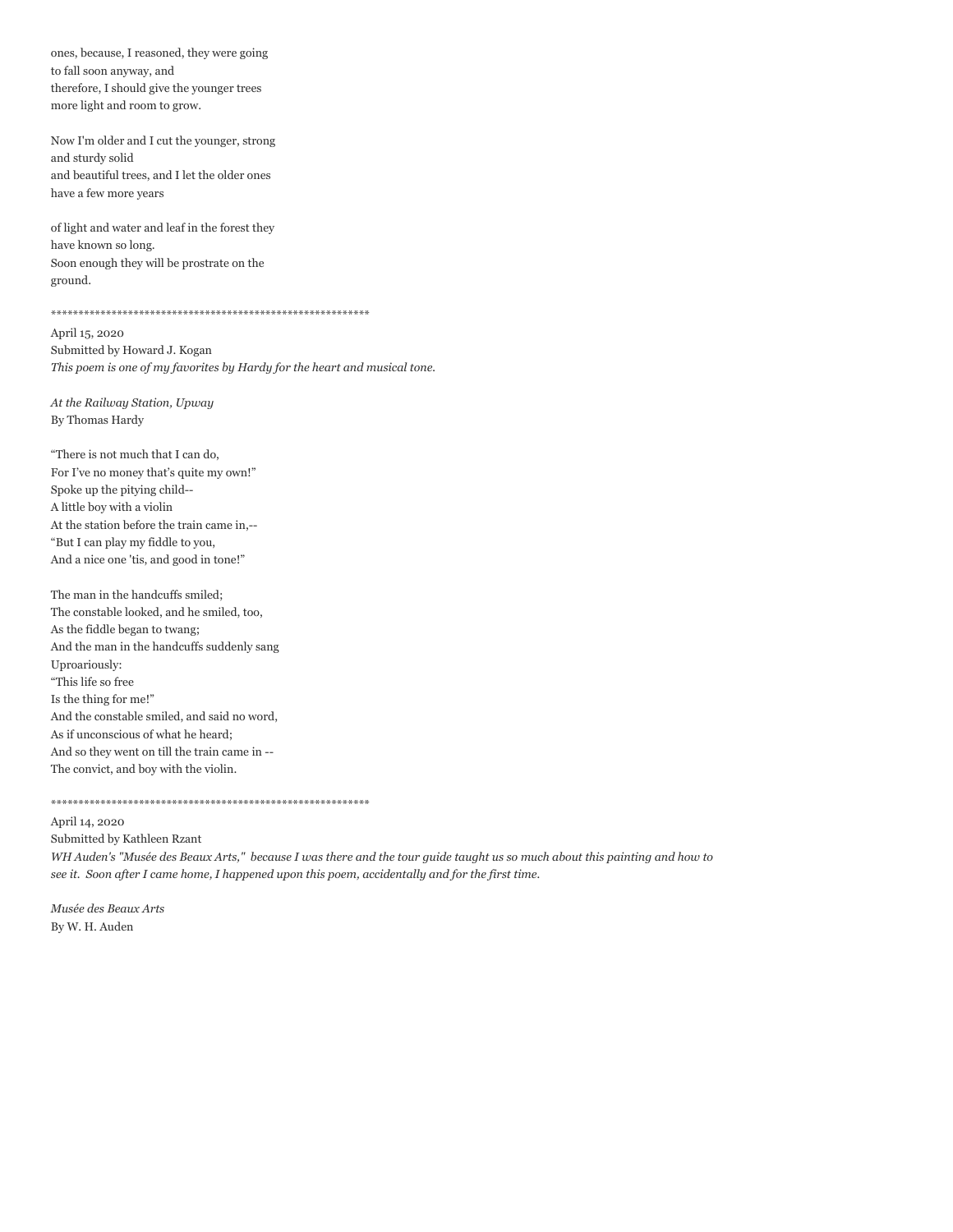About suffering they were never wrong, The old Masters: how well they understood Its human position: how it takes place While someone else is eating or opening a window or just walking dully along; How, when the aged are reverently, passionately waiting For the miraculous birth, there always must be Children who did not specially want it to happen, skating On a pond at the edge of the wood: They never forgot That even the dreadful martyrdom must run its course Anyhow in a corner, some untidy spot Where the dogs go on with their doggy life and the torturer's horse

Scratches its innocent behind on a tree.

In Breughel's Icarus, for instance: how everything turns away Quite leisurely from the disaster; the ploughman may Have heard the splash, the forsaken cry, But for him it was not an important failure; the sun shone As it had to on the white legs disappearing into the green Water, and the expensive delicate ship that must have seen Something amazing, a boy falling out of the sky, Had somewhere to get to and sailed calmly on.

\*\*\*\*\*\*\*\*\*\*\*\*\*\*\*\*\*\*\*\*\*\*\*\*\*\*\*\*\*\*\*\*\*\*\*\*\*\*\*\*\*\*\*\*\*\*\*\*\*\*\*\*\*\*\*\*\*\*

April 13, 2020

Submitted by Dennis Sullivan

*For me the poem is a paean to hope, that in the midst of all the grime our gritty existence must face and suffer daily, there is a future worth striving toward. We're all golden sunflowers inside!*

By Allen Ginsberg *Sunflower Sutra*

I walked on the banks of the tincan banana dock and sat down under the huge shade of a Southern Pacific locomotive to look at the sunset over the box house hills and cry.

Jack Kerouac sat beside me on a busted rusty iron pole, companion, we thought the same thoughts of the soul, bleak and blue and sad-eyed, surrounded by the gnarled steel roots of trees of machinery.

The oily water on the river mirrored the red sky, sun sank on top of final Frisco peaks, no fish in that stream, no hermit in those mounts, just ourselves rheumy-eyed and hung-over like old bums on the riverbank, tired and wily.

Look at the Sunflower, he said, there was a dead gray shadow against the sky, big as a man, sitting dry on top of a pile of ancient sawdust--

—I rushed up enchanted—it was my first sunflower, memories of Blake—my visions—Harlem

and Hells of the Eastern rivers, bridges clanking Joes Greasy Sandwiches, dead baby carriages, black treadless tires forgotten and unretreaded, the poem of the riverbank, condoms & pots, steel knives, nothing stainless, only the dank muck and the razor-sharp artifacts passing into the past--

and the gray Sunflower poised against the sunset, crackly bleak and dusty with the smut and smog and smoke of olden locomotives in its eye--

corolla of bleary spikes pushed down and broken like a battered crown, seeds fallen out of its face, soon-to-be-toothless mouth of sunny air, sunrays obliterated on its hairy head like a dried wire spiderweb,

leaves stuck out like arms out of the stem, gestures from the sawdust root, broke pieces of plaster fallen out of the black twigs, a dead fly in its ear,

Unholy battered old thing you were, my sunflower O my soul, I loved you then!

The grime was no man's grime but death and human locomotives,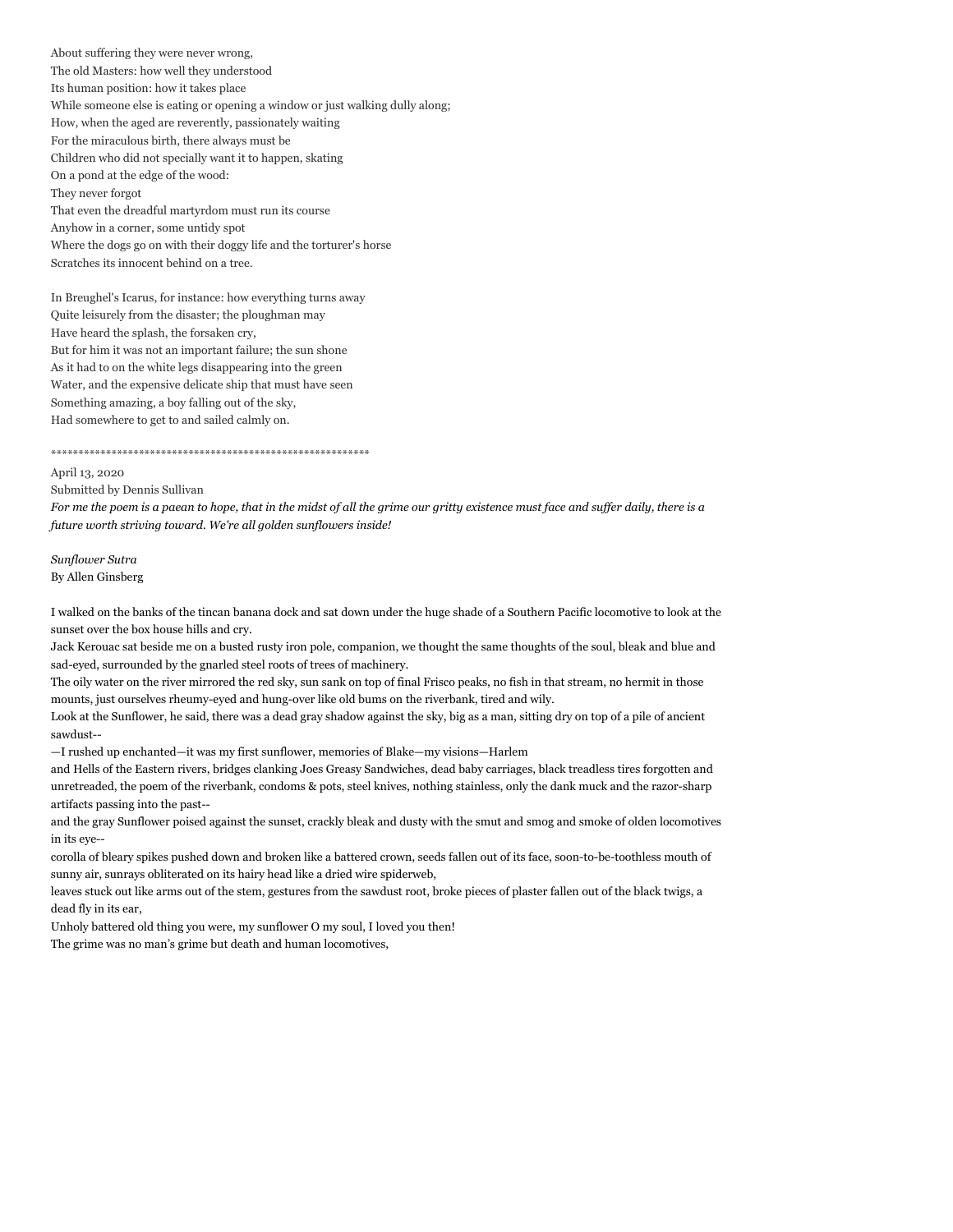all that dress of dust, that veil of darkened railroad skin, that smog of cheek, that eyelid of black mis'ry, that sooty hand or phallus or protuberance of artificial worse-than-dirt—industrial—modern—all that civilization spotting your crazy golden crown- and those blear thoughts of death and dusty loveless eyes and ends and withered roots below, in the home-pile of sand and sawdust, rubber dollar bills, skin of machinery, the guts and innards of the weeping coughing car, the empty lonely tincans with their rusty tongues alack, what more could I name, the smoked ashes of some cock cigar, the cunts of wheelbarrows and the milky breasts of cars, wornout asses out of chairs & sphincters of dynamos—all these

entangled in your mummied roots—and you there standing before me in the sunset, all your glory in your form! A perfect beauty of a sunflower! a perfect excellent lovely sunflower existence! a sweet natural eye to the new hip moon, woke up alive and excited grasping in the sunset shadow sunrise golden monthly breeze!

How many flies buzzed round you innocent of your grime, while you cursed the heavens of the railroad and your flower soul? Poor dead flower? when did you forget you were a flower? when did you look at your skin and decide you were an impotent dirty old locomotive? the ghost of a locomotive? the specter and shade of a once powerful mad American locomotive?

You were never no locomotive, Sunflower, you were a sunflower!

And you Locomotive, you are a locomotive, forget me not!

So I grabbed up the skeleton thick sunflower and stuck it at my side like a scepter,

and deliver my sermon to my soul, and Jack's soul too, and anyone who'll listen,

—We're not our skin of grime, we're not dread bleak dusty imageless locomotives, we're golden sunflowers inside, blessed by our own seed & hairy naked accomplishment-bodies growing into mad black formal sunflowers in the sunset, spied on by our own eyes under the shadow of the mad locomotive riverbank sunset Frisco hilly tincan evening sitdown vision.

Berkeley, 1955

\*\*\*\*\*\*\*\*\*\*\*\*\*\*\*\*\*\*\*\*\*\*\*\*\*\*\*\*\*\*\*\*\*\*\*\*\*\*\*\*\*\*\*\*\*\*\*\*\*\*\*\*\*\*\*\*\*\*

April 12, 2020 Submitted by Thomas Bonville

#### *BEATITUDES*

Blessed are the poor in spirit: for theirs is the kingdom of heaven. Blessed are the meek: for they shall possess the land. Blessed are they that mourn: for they shall be comforted. Blessed are they that hunger and thirst after justice: for they shall have their fill. Blessed are the merciful: for they shall obtain mercy. Blessed are the clean of heart: for they shall see God. Blessed are the peacemakers: for they shall be called the children of God. Blessed are they that suffer persecution for justice' sake: for theirs is the kingdom of heaven.

\*\*\*\*\*\*\*\*\*\*\*\*\*\*\*\*\*\*\*\*\*\*\*\*\*\*\*\*\*\*\*\*\*\*\*\*\*\*\*\*\*\*\*\*\*\*\*\*\*\*\*\*\*\*\*\*\*\*

April 11, 2020 Submitted by Dianne Sefcik

, 1993 *Birdsong*By Rumi Translated by Coleman Barks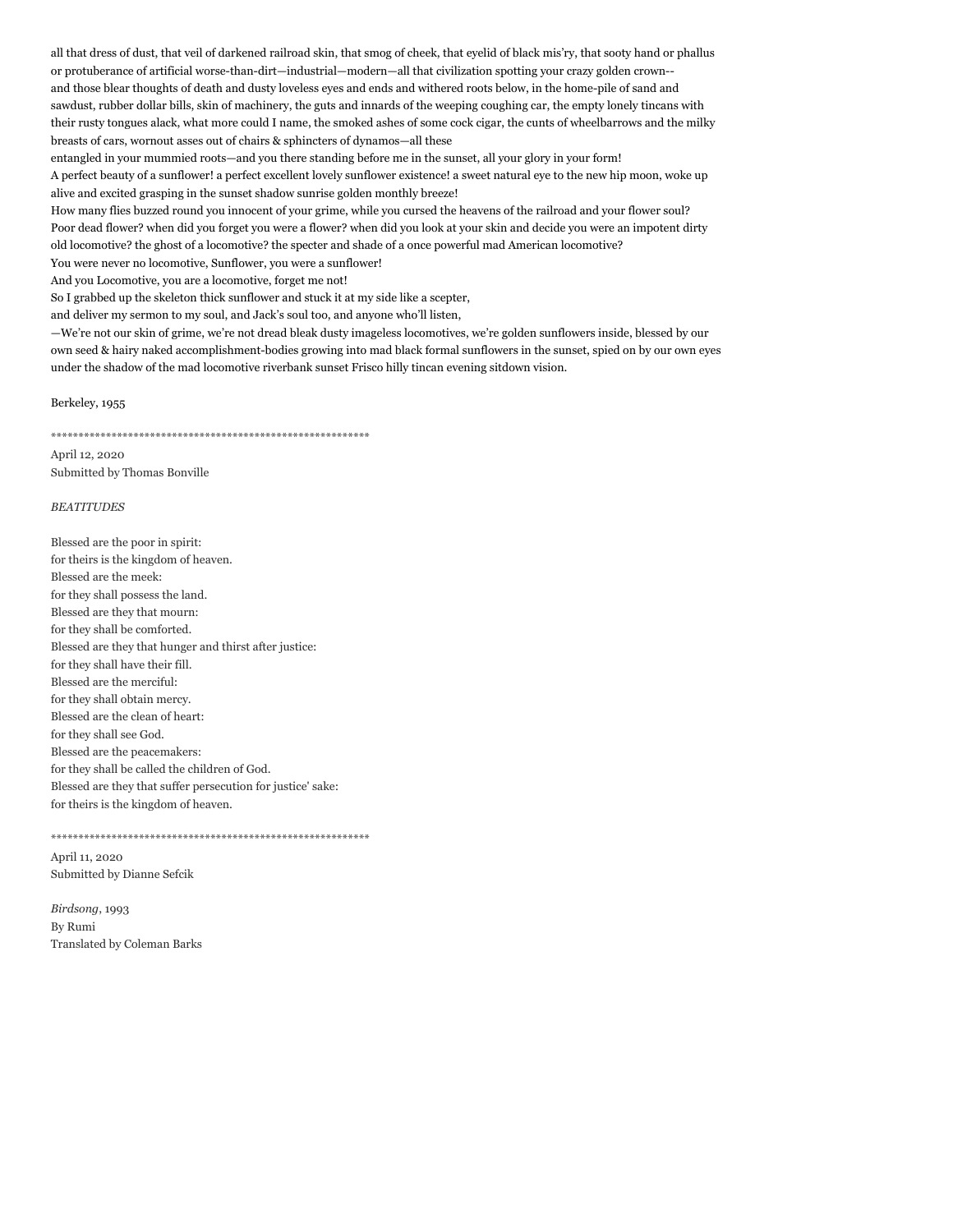The way of love is not a subtle argument.

The door there is devastation.

Birds make great sky-circles of their freedom. How do they learn it?

They fall, and falling, they're given wings.

\*\*\*\*\*\*\*\*\*\*\*\*\*\*\*\*\*\*\*\*\*\*\*\*\*\*\*\*\*\*\*\*\*\*\*\*\*\*\*\*\*\*\*\*\*\*\*\*\*\*\*\*\*\*\*\*\*\*

April 10, 2020 Submitted by Ann Lapinski *I selected [this poem] because of its humor and lightness which we all need in this time of anxiety.*

By Billy Collins *To My Favorite 17-Year-Old High School Girl*

Do you realize that if you had started building the Parthenon on the day you were born, you would be all done in only one more year? Of course, you couldn't have done it alone, so never mind, you're fine just as you are. You're loved for just being yourself. But did you know that at your age Judy Garland was pulling down \$150,000 a picture, Joan of Arc was leading the French army to victory, and Blaise Pascal had cleaned up his room? No wait, I mean he had invented the calculator. Of course, there will be time for all that later in your life, after you come out of your room and begin to blossom, or at least pick up all your socks. For some reason, I keep remembering that Lady Jane Grey was Queen of England when she was only fifteen, but then she was beheaded, so never mind her as a role model. A few centuries later, when he was your age, Franz Schubert was doing the dishes for his family but that did not keep him from composing two symphonies, four operas, and two complete Masses as a youngster. But of course that was in Austria at the height of romantic lyricism, not here in the suburbs of Cleveland. Frankly, who cares if Annie Oakley was a crack shot at 15 or if Maria Callas debuted as Tosca at 17? We think you are special just being you, playing with your food and staring into space. By the way, I lied about Schubert doing the dishes, but that doesn't mean he never helped out around the house.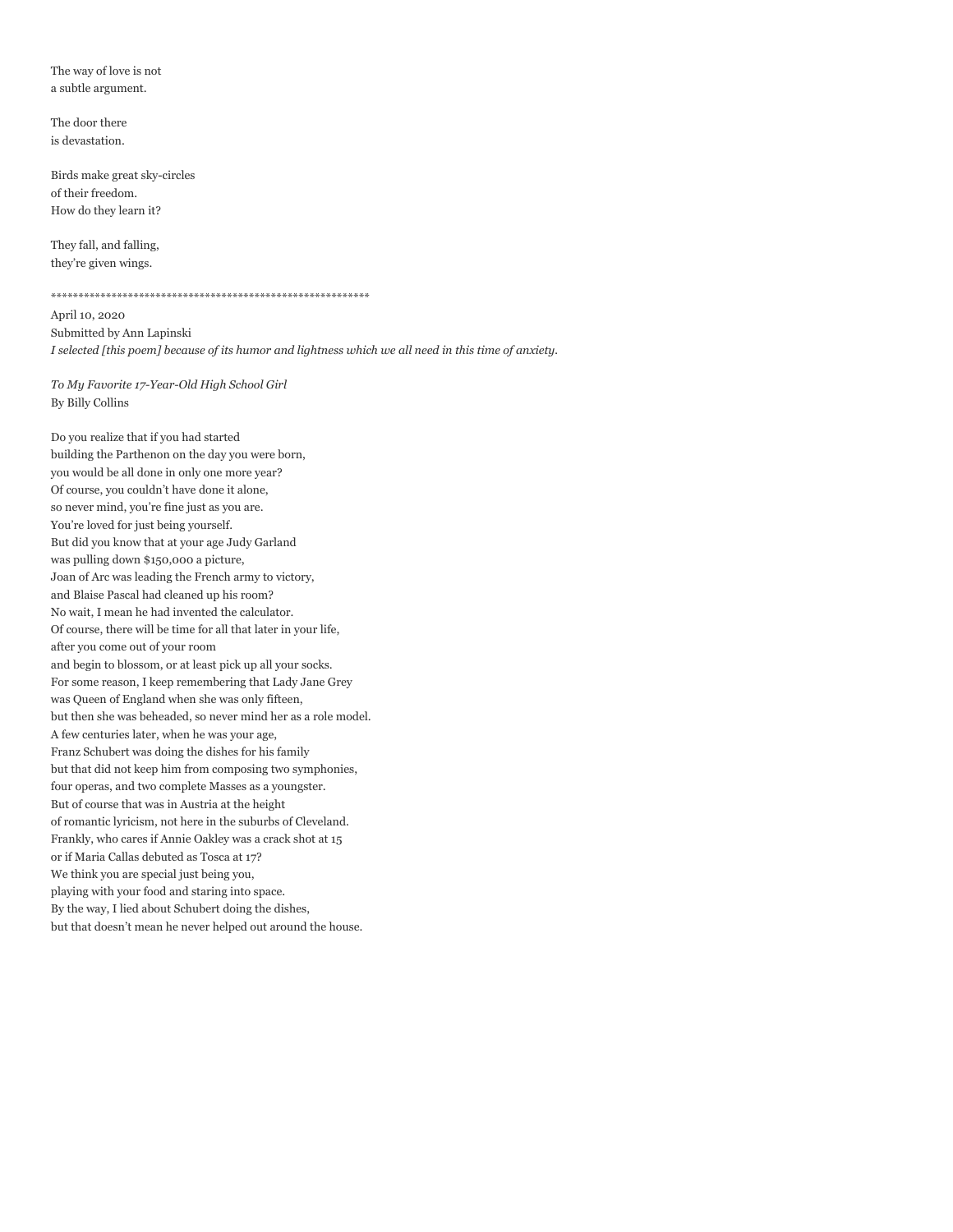\*\*\*\*\*\*\*\*\*\*\*\*\*\*\*\*\*\*\*\*\*\*\*\*\*\*\*\*\*\*\*\*\*\*\*\*\*\*\*\*\*\*\*\*\*\*\*\*\*\*\*\*\*\*\*\*\*\*

#### April 9, 2020

Submitted by Alan Catlin

*...a poem by a fellow poet, and long time friend, David Chorlton, who is an artist and poet from Austria, by way of England, living in Arizona. His wife is a musician, a vocation that gives David special insights into classical music, insights he applies his artist's gift of precise imaging to, and his poet's gift of exciting use of language. The result, to me, is as arresting, as compelling and as fresh and wonderful as it was when I first read it some thirty five or so years ago.*

By David Chorlton *Haydn's Skull Returning*

The old idea was to check the skull for skidmarks where a melody had raced out of the brain

seeking the nerve that led down the spine and through the tree of blood

into a hand to write it down. But the eyeholes were burnt from long hours at the candle

and the temple worn thin by the window where it pressed to let the music out.

Barely cold, the brain was washed and measured though it did not answer. Its house returns

grinning to tell the other bones how cold those metal centimeters are

that measure secrets and how dry air gives the skin new fingers to hold the cheekbones with.

\*\*\*\*\*\*\*\*\*\*\*\*\*\*\*\*\*\*\*\*\*\*\*\*\*\*\*\*\*\*\*\*\*\*\*\*\*\*\*\*\*\*\*\*\*\*\*\*\*\*\*\*\*\*\*\*\*\*\*\*\*\*

April 7, 2020 Submitted by Dan Wilcox *This is a poem that is embroidered on my memory, it is a prayer for poets.*

by Bob Kaufman (1925 - 1986) *Believe, Believe*

Believe in this. Young apple seeds,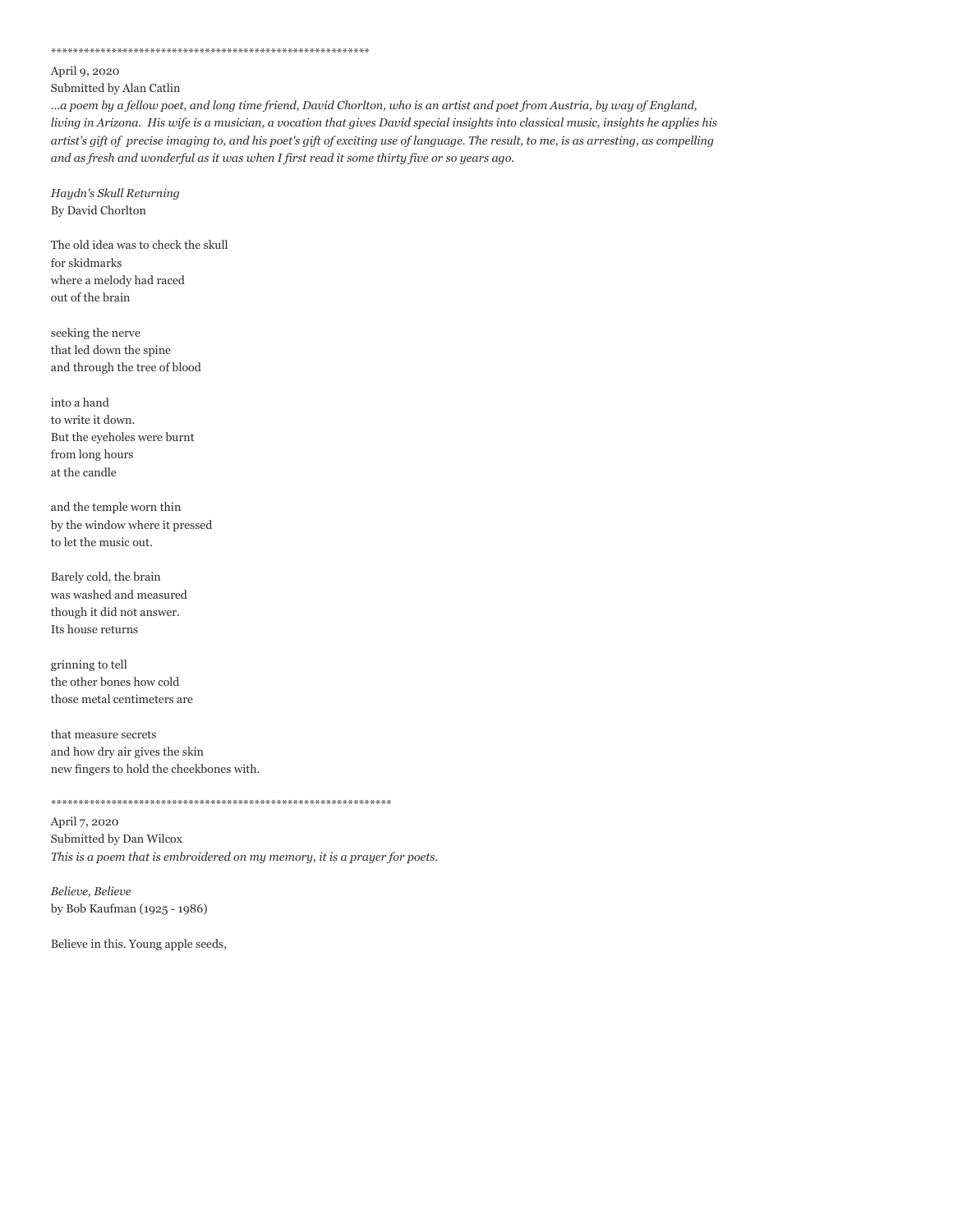In blue skies, radiating your breasts, Not in blue-suited insects, Infesting society's garments.

Believe in the swinging sounds of jazz, Tearing the night into intricate shreds, Putting it back together again, In cool logical patterns, Not in the sick controllers, Who created only the Bomb.

Let the voices of dead poets Ring louder in your ears Than the screechings mouthed In mildewed editorials, Listen to the music of the centuries, Rising above the mushroom time.

\*\*\*\*\*\*\*\*\*\*\*\*\*\*\*\*\*\*\*\*\*\*\*\*\*\*\*\*\*\*\*\*\*\*\*\*\*\*\*\*\*\*\*\*\*\*\*\*\*\*\*\*\*\*\*\*\*\*

April 6, 2020 Submitted by Paige Persak

By Jane Hirshfield *The Promise*

Stay, I said to the cut flowers. They bowed their heads lower.

Stay, I said to the spider, who fled.

Stay, leaf. It reddened, embarrassed for me and itself.

Stay, I said to my body. It sat as a dog does, obedient for a moment, soon starting to tremble.

Stay, to the earth of riverine valley meadows, of fossiled escarpments, of limestone and sandstone. It looked back with a changing expression, in silence.

Stay, I said to my loves. Each answered, *Always.*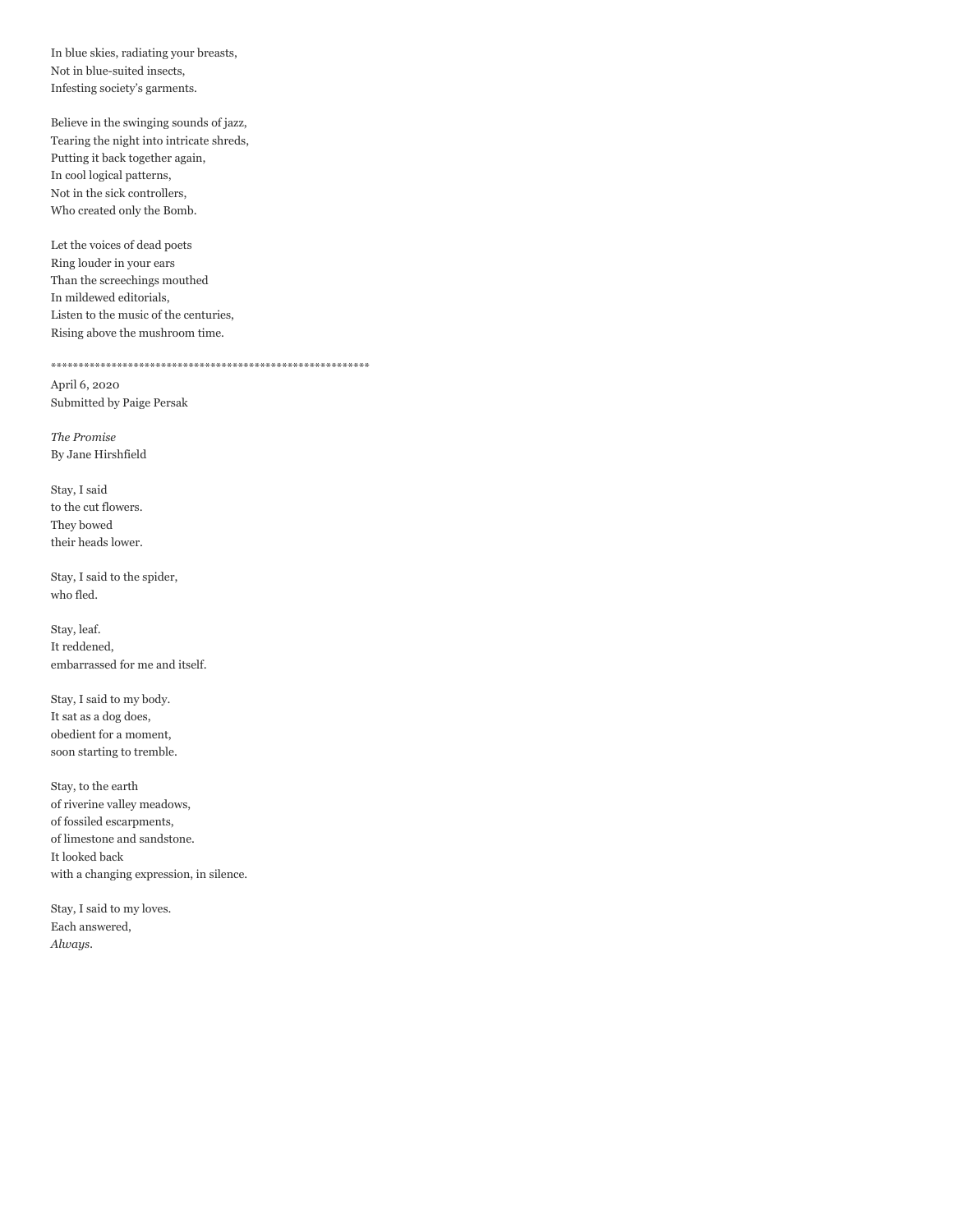\*\*\*\*\*\*\*\*\*\*\*\*\*\*\*\*\*\*\*\*\*\*\*\*\*\*\*\*\*\*\*\*\*\*\*\*\*\*\*\*\*\*\*\*\*\*\*\*\*\*\*\*\*\*\*\*\*\*

April 5, 2020 Submitted by Katrinka Moore *Seems like a good time to read Ellen Bass: Relax.*

By Ellen Bass *Relax* 

Bad things are going to happen. Your tomatoes will grow a fungus and your cat will get run over. Someone will leave the bag with the ice cream melting in the car and throw your blue cashmere sweater in the drier. Your husband will sleep with a girl your daughter's age, her breasts spilling out of her blouse. Or your wife will remember she's a lesbian and leave you for the woman next door. The other cat- the one you never really liked—will contract a disease that requires you to pry open its feverish mouth every four hours. Your parents will die. No matter how many vitamins you take, how much Pilates, you'll lose your keys, your hair and your memory. If your daughter doesn't plug her heart into every live socket she passes, you'll come home to find your son has emptied the refrigerator, dragged it to the curb, and called the used appliance store for a pick up—drug money. There's a Buddhist story of a woman chased by a tiger. When she comes to a cliff, she sees a sturdy vine and climbs half way down. But there's also a tiger below. And two mice—one white, one black—scurry out and begin to gnaw at the vine. At this point she notices a wild strawberry growing from a crevice. She looks up, down, at the mice. Then she eats the strawberry. So here's the view, the breeze, the pulse in your throat. Your wallet will be stolen, you'll get fat, slip on the bathroom tiles of a foreign hotel and crack your hip. You'll be lonely. Oh taste how sweet and tart the red juice is, how the tiny seeds crunch between your teeth.

April 4, 2020 Submitted by Philomena Moriarity

\*\*\*\*\*\*\*\*\*\*\*\*\*\*\*\*\*\*\*\*\*\*\*\*\*\*\*\*\*\*\*\*\*\*\*\*\*\*\*\*\*\*\*\*\*\*\*\*\*\*\*\*\*\*\*\*\*\*\*\*\*\*

*Crossing The Stream*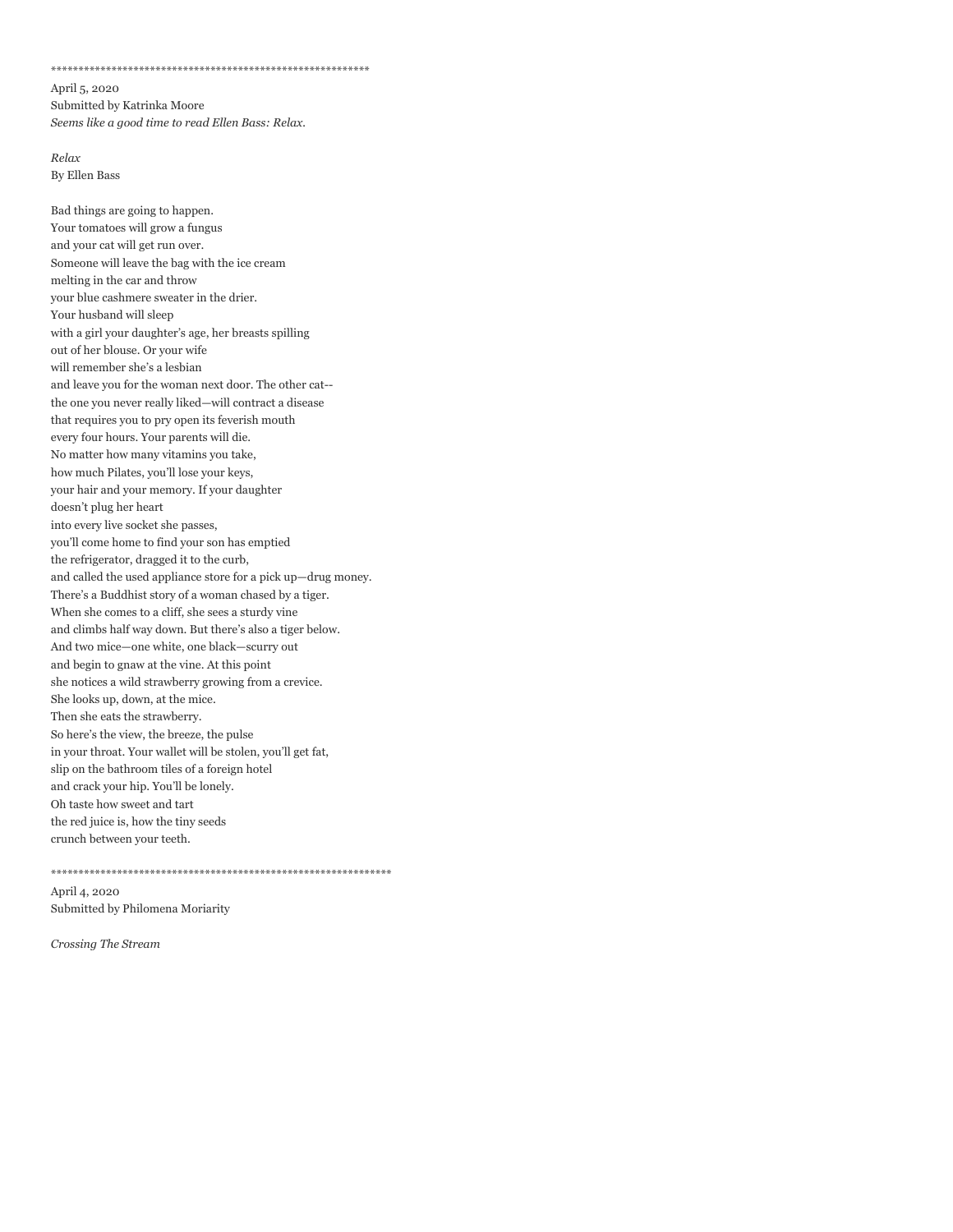### By Philomena Moriarity

*I am sharing this poem because its theme is very important right now. The theme is helping each other and being in community. During these stressful days we remember, we are all in this together supporting each other as we cross the stream of weeks in both isolation and connection.*

Crossing the Stream (for Kathleen, Jeannie, Grayson, Christiana, and Filipa)

We, six, hike the Boynton Canyon Trail the earth paints its walls indigo. cobalt rose and iron red using wind and water brush stokes.

We breath the dust of the Hopis and Navajos before us, walking in the shadow of the towering rock, Kochina Woman

The trail winds round and round heart and lungs catch at each turn in awe, crossing stone and log bridges placed for our passage

Younger reaches to older, experienced to novice. Eyes bending to see hand touching hand -a tribe giving strength to one and other

We move from one wobbling stone, trembling and meeting another faith of friend to friend our steps become firmer, surer

We read that day of ancient Aspen groves trees rushing underground to aide another tree in distress the power of community

We, who have been engaged in the deep work of being ourselves receive and give not knowing which is which

We, six, hike the Boynton Canyon Trail cross the clear, icy waters again and again drinking in the soul medicine of color, towering beauty and each other

\*\*\*\*\*\*\*\*\*\*\*\*\*\*\*\*\*\*\*\*\*\*\*\*\*\*\*\*\*\*\*\*\*\*\*\*\*\*\*\*\*\*\*\*\*\*\*\*\*\*\*\*\*\*\*\*\*\*

April 3, 2020 Submitted by Linda Miller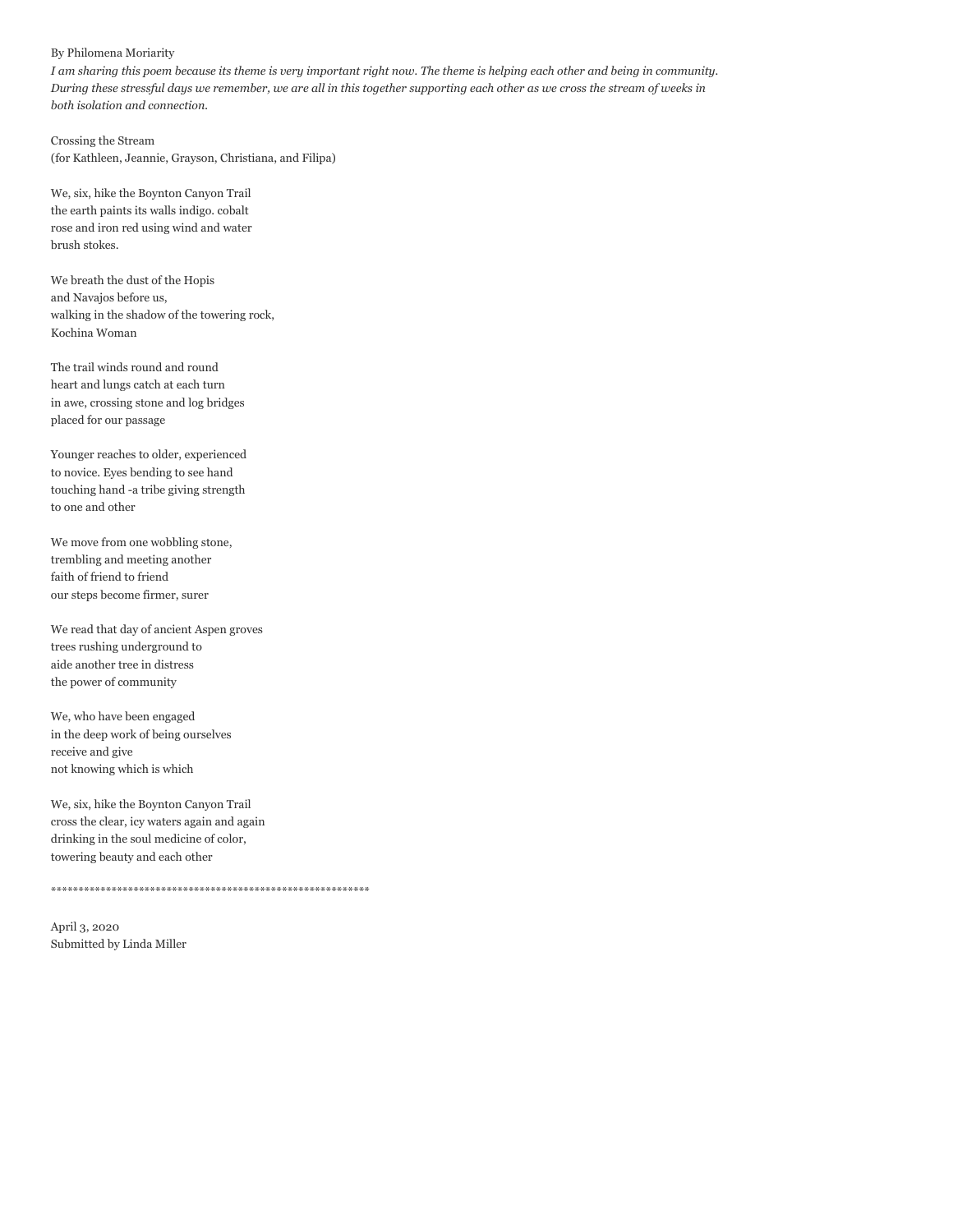*This poem captures for me the way in which the natural world continues to be such a balm for me, especially during times of crisis. Those of us who live in the Hilltowns are fortunate to have both the Huyck Preserve and many miles of forests, wetlands, fields around us.*

by Mary Oliver *Sleeping in the Forest*

I thought the earth remembered me, she took me back so tenderly, arranging her dark skirts, her pockets full of lichens and seeds. I slept as never before, a stone on the river bed, nothing between me and the white fire of the stars but my thoughts, and they floated light as moths among the branches of the perfect trees. All night I heard the small kingdoms breathing around me, the insects, and the birds who do their work in the darkness. All night I rose and fell, as if in water, grappling with a luminous doom. By morning I had vanished at least a dozen times into something better.

\*\*\*\*\*\*\*\*\*\*\*\*\*\*\*\*\*\*\*\*\*\*\*\*\*\*\*\*\*\*\*\*\*\*\*\*\*\*\*\*\*\*\*\*\*\*\*\*\*\*\*\*\*\*\*\*\*\*

April 2, 2020 Submitted by Tom Corrado

by Jack Gilbert *Alone*

I never thought Michiko would come back after she died. But if she did, I knew it would be as a lady in a long white dress. It is strange that she has returned as somebody's Dalmatian. I meet the man walking her on a leash almost every week. He says good morning and I stoop down to calm her. He said once that she was never like that with other people. Sometimes she is tethered on the lawn when I go by. If nobody is around, I sit on the grass. When she finally quiets, she puts her head in my lap and we watch each other's eyes as I whisper in her soft ears. She cares nothing about the mystery. She likes it best when I touch her head and tell her small things about my days and our friends. That makes her happy the way it always did.

\*\*\*\*\*\*\*\*\*\*\*\*\*\*\*\*\*\*\*\*\*\*\*\*\*\*\*\*\*\*\*\*\*\*\*\*\*\*\*\*\*\*\*\*\*\*\*\*\*\*\*\*\*

April 1, 2020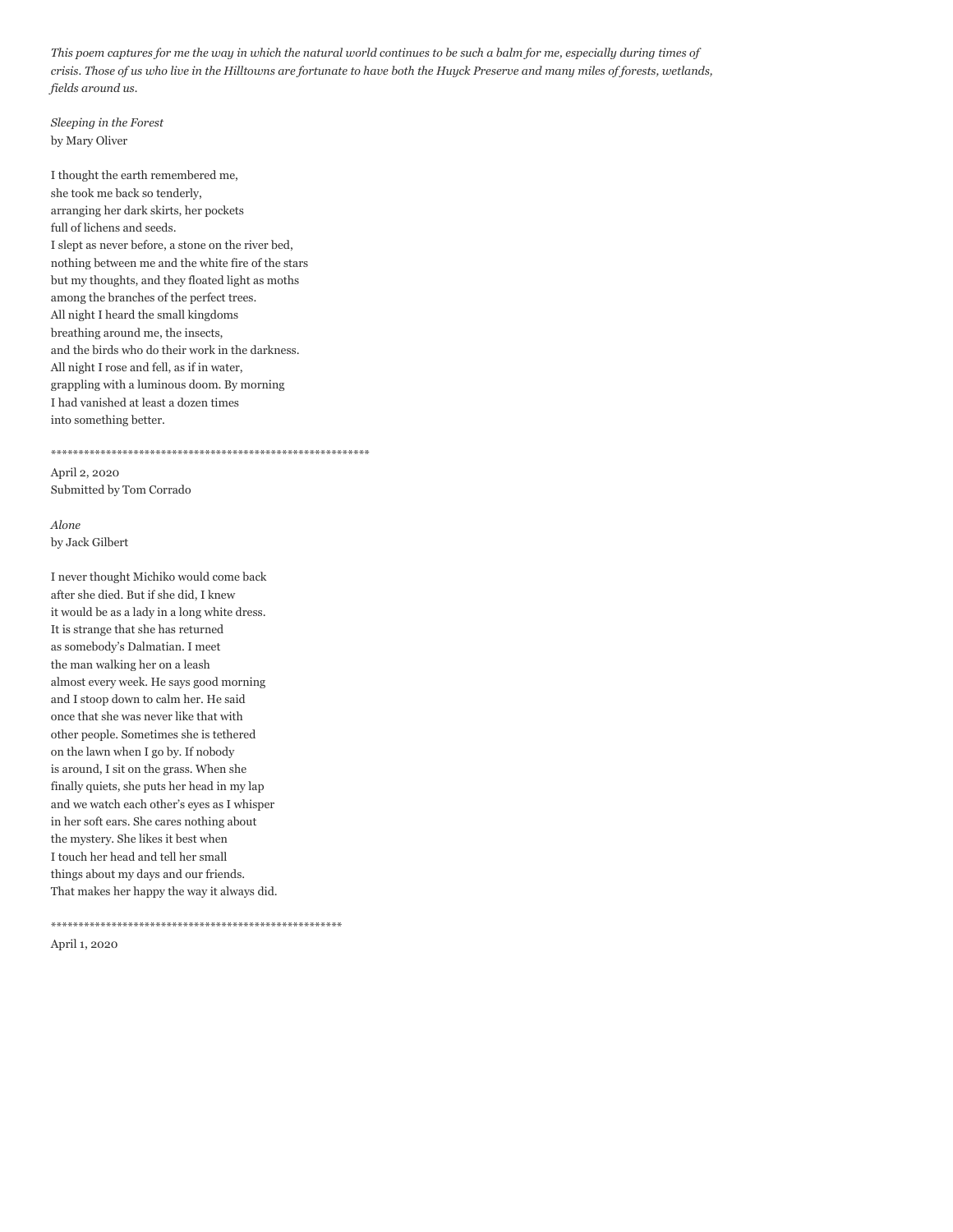#### Submitted by Ellen Rook

By E. E. Cummings *[i carry your heart with me(i carry it in]*

i carry your heart with me(i carry it in my heart)i am never without it(anywhere i go you go,my dear;and whatever is done by only me is your doing,my darling) i fear no fate(for you are my fate,my sweet)i want

no world(for beautiful you are my world,my true) and it's you are whatever a moon has always meant and whatever a sun will always sing is you

here is the deepest secret nobody knows (here is the root of the root and the bud of the bud and the sky of the sky of a tree called life;which grows higher than soul can hope or mind can hide) and this is the wonder that's keeping the stars apart

i carry your heart(i carry it in my heart)

#### \*\*\*\*\*\*\*\*\*\*\*\*\*\*\*\*\*\*\*\*\*\*\*\*\*\*\*\*\*\*\*\*\*\*\*\*\*\*\*\*\*\*\*\*\*\*\*\*\*\*\*\*\*\*\*\*\*\*\*

April 2020

By E.E. Cummings Submitted by Heidi Carle, Library Director *in Just-A reminder of the whimsy of my childhood, when hopscotch and jump-rope filled my hours.* 

in Justspring when the world is mudluscious the little lame balloonman

whistles far and wee

and eddieandbill come running from marbles and piracies and it's spring

when the world is puddle-wonderful

the queer old balloonman whistles far and wee and bettyandisbel come dancing

from hop-scotch and jump-rope and